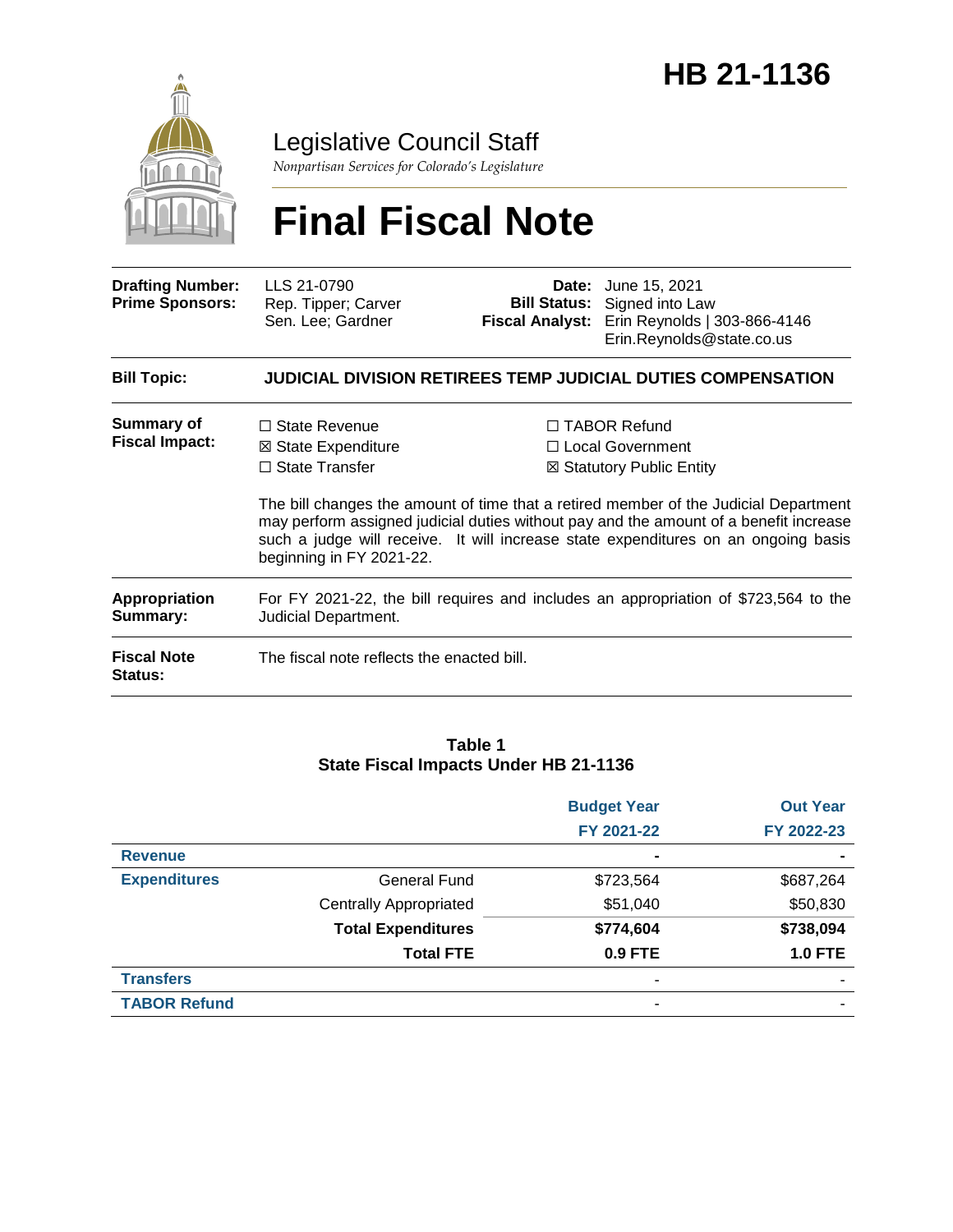### Page 2<br>June 15, 2021 **HB 21-1136**

### **Summary of Legislation**

The bill adds additional contract periods of 10, 20, and 30 days per year to the amount of time a retired judge may work after retirement. Judges who work for 10, 20, or 30 days per year will receive a benefit increase equal to 3.3 percent, 6.7 percent and 10 percent, respectively, of the current monthly salary of judges serving in the same position held by the retiree at the time of retirement. The bill also removes the requirement that a judge enter into such an agreement before retirement, or within five years after retirement. Retired judges who received a "does not meet performance standard" or "do not retain" recommendation in their last judicial performance evaluation are not eligible for this contract, nor are retired judges who received certain disciplinary actions.

### **State Expenditures**

The bill will increase General Fund expenditures in the Judicial Department by \$774,604 and 0.9 FTE in FY 2021-22 and \$738,094 and 1.0 FTE in FY 2022-23. Costs are shown in Table 2 and detailed below.

| <b>Cost Components</b>                    | FY 2021-22 | FY 2022-23 |
|-------------------------------------------|------------|------------|
| <b>Judicial Department</b>                |            |            |
| <b>Personal Services</b>                  | \$70,388   | \$76,788   |
| <b>Operating Expenses</b>                 | \$1,350    | \$1,350    |
| <b>Capital Outlay Costs</b>               | \$6,200    |            |
| <b>PERA Reimbursement</b>                 | \$554,400  | \$554,400  |
| Computers                                 | \$45,625   | \$9,125    |
| <b>Travel Reimbursement</b>               | \$45,601   | \$45,601   |
| Centrally Appropriated Costs <sup>1</sup> | \$51,040   | \$50,830   |
| Total                                     | \$774,604  | \$738,094  |
| <b>Total FTE</b>                          | $0.9$ FTE  | 1.0 FTE    |

**Table 2 Expenditures Under HB 21-1136**

*<sup>1</sup>Centrally appropriated costs are not included in the bill's appropriation.*

**Judicial Department.** The Senior Judge Program requires 1.0 FTE Courts Program Analyst to administer the program expansion, schedule requests from each judicial district, and manage contracts. First-year costs have been prorated for the General Fund pay date shift.

- **PERA reimbursement.** Assuming that the bill will drive a 37 percent increase in Senior Judge Program participation, this equates to an additional 960 days of benefit reimbursements to PERA at the District Court Judge per day rate of \$577.50.
- **Computers and travel reimbursement.** Additional costs include computers and headsets for an estimated 25 judges initially and 5 per year thereafter, at \$1,825 per set. Travel reimbursement costs are based on actual average costs from the prior fiscal year.